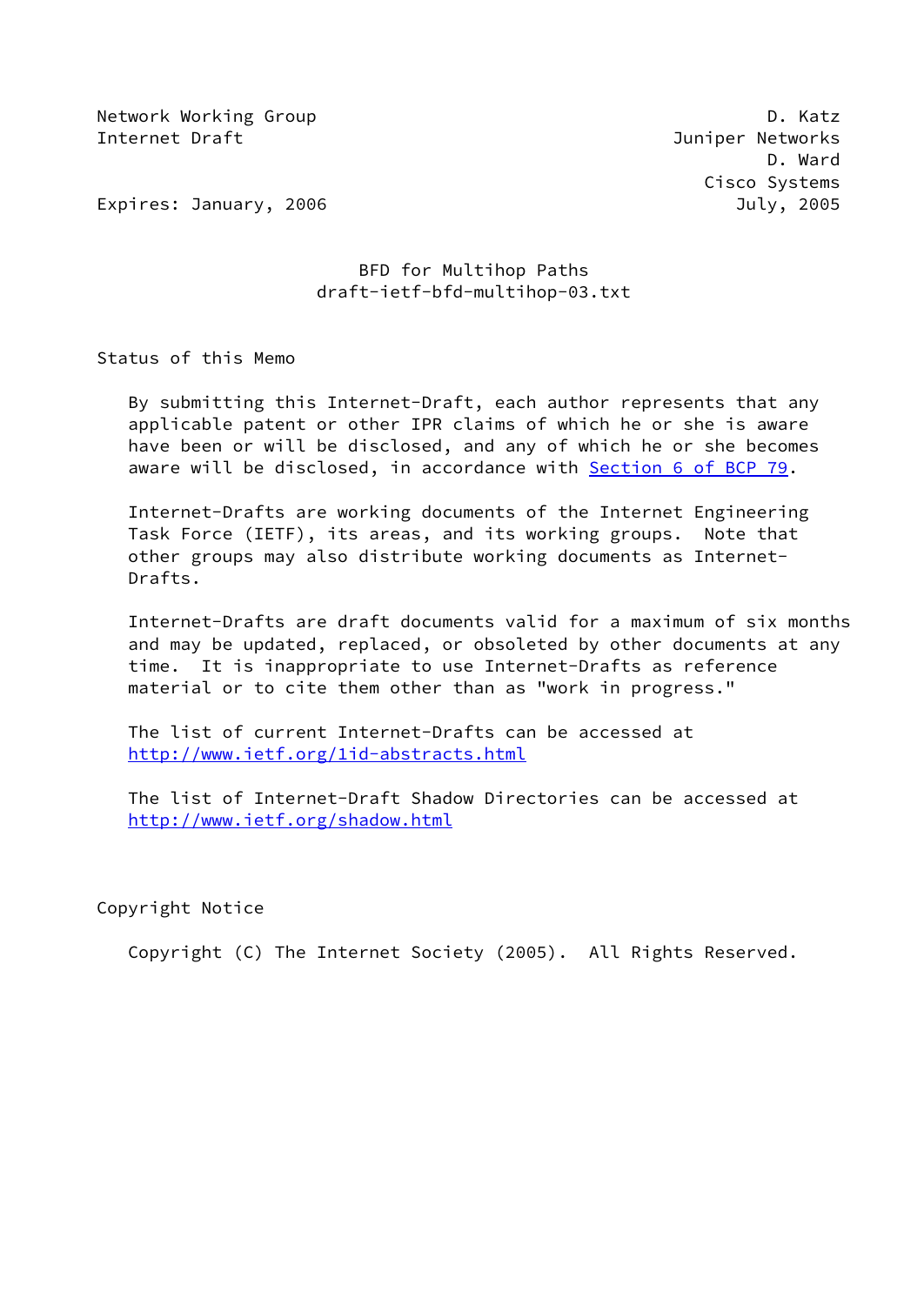| Internet Draft | BFD for Multihop Paths | July, 2005 |
|----------------|------------------------|------------|
|                |                        |            |

### Abstract

 This document describes the use of the Bidirectional Forwarding Detection protocol (BFD) over multihop paths, including unidirectional links.

Conventions used in this document

 The key words "MUST", "MUST NOT", "REQUIRED", "SHALL", "SHALL NOT", "SHOULD", "SHOULD NOT", "RECOMMENDED", "MAY", and "OPTIONAL" in this document are to be interpreted as described in [RFC-2119](https://datatracker.ietf.org/doc/pdf/rfc2119) [KEYWORDS].

### <span id="page-1-0"></span>[1](#page-1-0). Introduction

The Bidirectional Forwarding Detection ([BFD](#page-4-0)) protocol [BFD] defines a method for liveness detection of arbitrary paths between systems. The BFD one-hop specification [[BFD-1HOP\]](#page-2-0) describes how to use BFD across single hops of IPv4 and IPv6.

 BFD can also be useful on arbitrary paths between systems, which may span multiple network hops and follow unpredictable paths. Furthermore, a pair of systems may have multiple paths between them that may overlap. This document describes methods for using BFD in such scenarios.

### <span id="page-1-1"></span>[2](#page-1-1). Issues

 There are two primary issues in the use of BFD for multihop paths. The first is security and spoofing; [\[BFD-1HOP](#page-2-0)] describes a lightweight method of avoiding spoofing by requiring a TTL/hop limit of 255 on both transmit and receive, but this obviously does not work across multiple hops. The utilization of BFD authentication addresses this issue.

 The more subtle issue is that of demultiplexing multiple BFD sessions between the same pair of systems to the proper BFD session. particular, the first BFD packet received for a session may carry a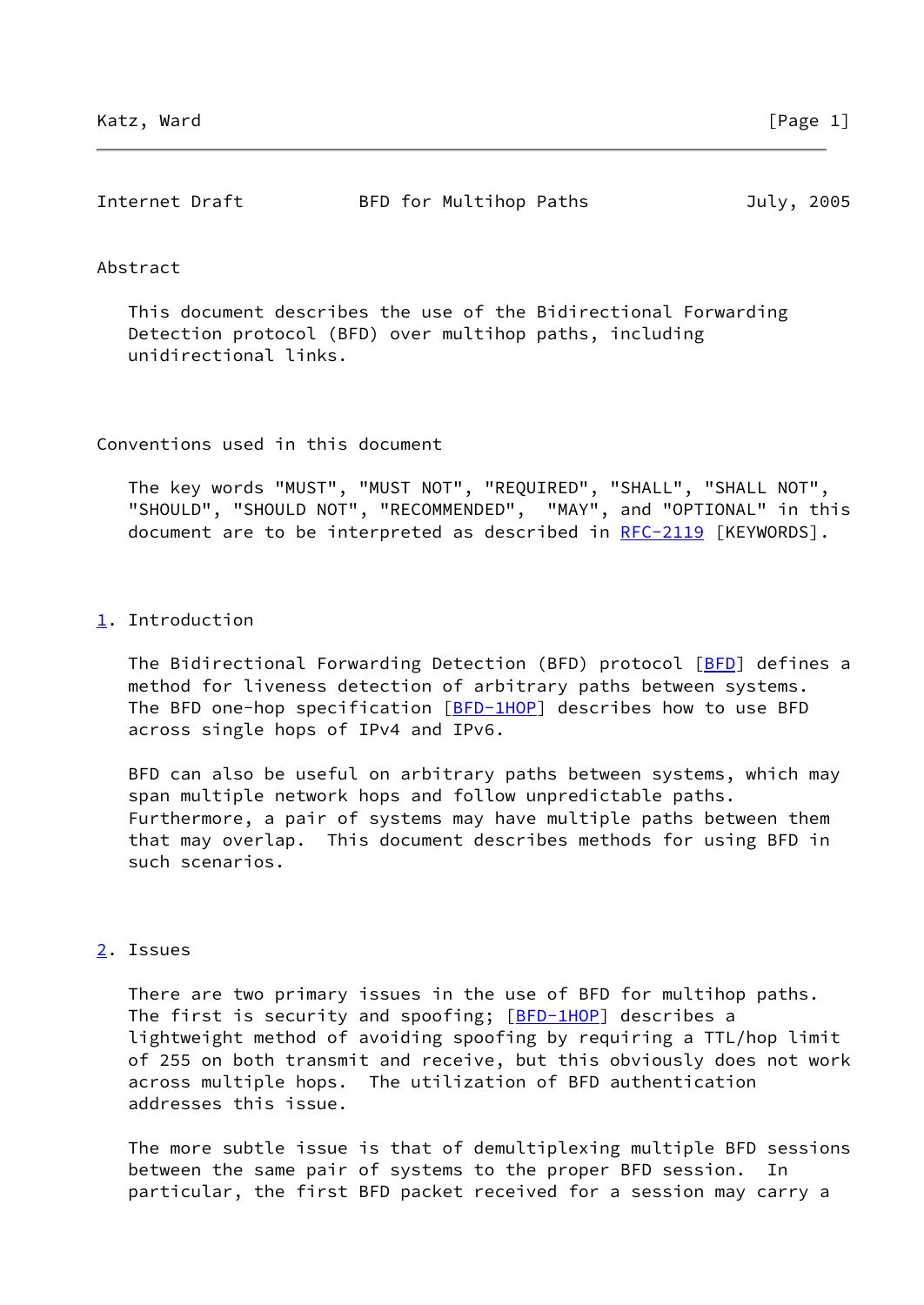Your Discriminator value of zero, resulting in ambiguity as to which session the packet should be associated. Once the discriminator values have been exchanged, all further packets are demultiplexed to the proper BFD session solely by the contents of the Your Discriminator field.

Katz, Ward [Page 2]

Internet Draft BFD for Multihop Paths July, 2005

<span id="page-2-0"></span> [BFD-1HOP] addresses this by requiring that multiple sessions traverse independent physical or logical links--the first packet is demultiplexed based on the link over which it was received. In the more general case, this scheme cannot work, as two paths over which BFD is running may overlap to an arbitrary degree (including the first and/or last hop.)

### <span id="page-2-1"></span>[3](#page-2-1). Demultiplexing Packets

 There are a number of possibilities for addressing the demultiplexing issue which may be used, depending on the application.

### <span id="page-2-2"></span>[3.1](#page-2-2). Totally Arbitrary Paths

 It may be desired to use BFD for liveness detection over paths for which no part of the route is known (or if known, may not be stable.) A straightforward approach to this problem is to limit BFD deployment to a single session between a source/destination address pair. Multiple sessions between the same pair of systems must have at least one endpoint address distinct from one another.

 In this scenario, the initial packet is demultiplexed to the appropriate BFD session based on the source/destination address pair when Your Discriminator is set to zero.

 This approach is appropriate for general connectivity detection between systems over routed paths, and is also useful for OSPF Virtual Links [[OSPFv2](#page-5-0)] [\[OSPFv3](#page-5-1)].

### <span id="page-2-3"></span>[3.2](#page-2-3). Out-of-band Discriminator Signalling

Another approach to the demultiplexing problem is to signal the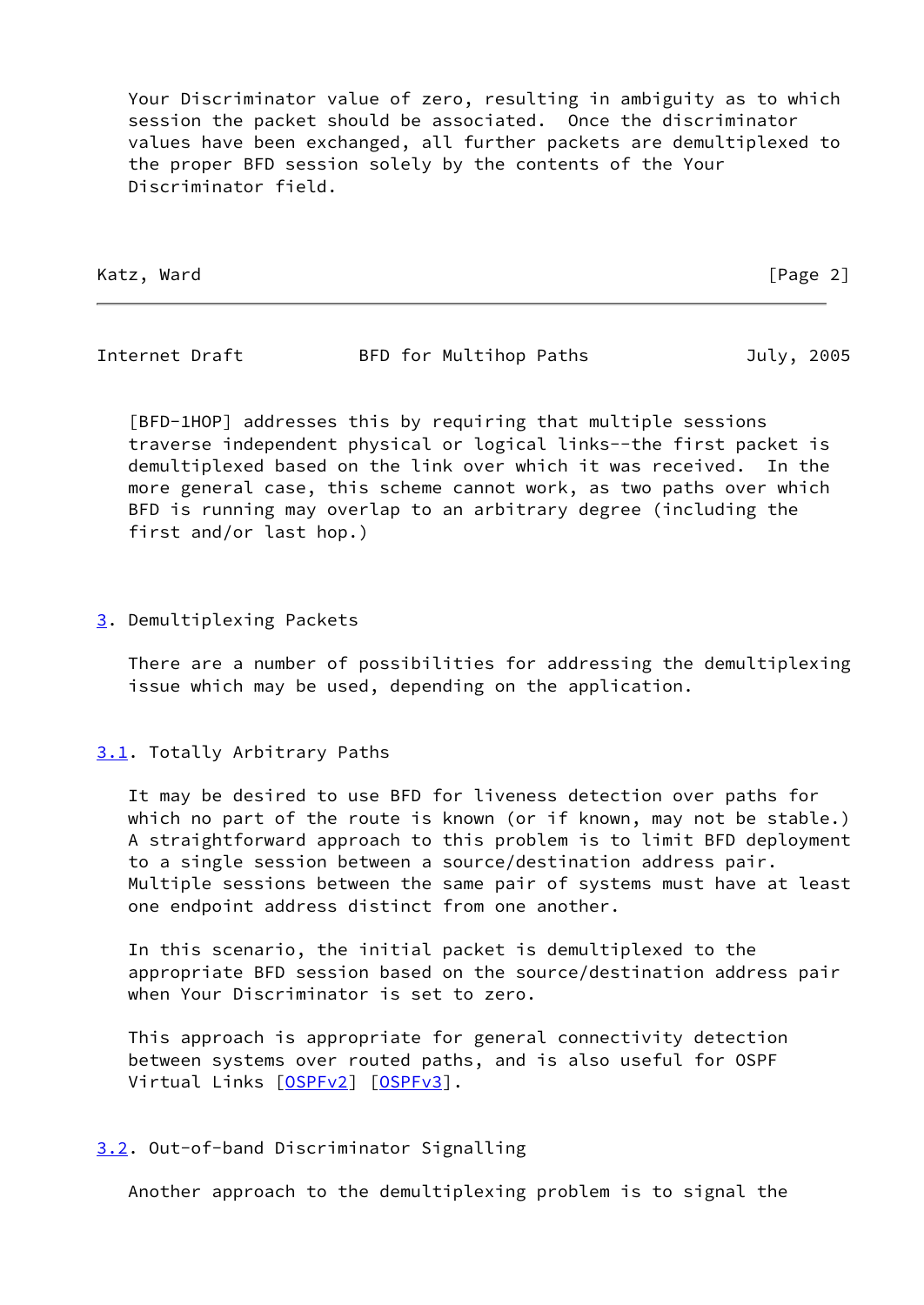discriminator values in each direction through an out-of-band mechanism prior to establishing the BFD session. Once learned, the discriminators are sent as usual in the BFD Control packets; no packets with Your Discriminator set to zero are ever sent. This method is used by the BFD MPLS specification [\[BFD-MPLS](#page-4-1)].

 This approach is advantageous because it allows BFD to be directed by other system components that have knowledge of the paths in use, and from BFD's perspective it is very simple.

 The disadvantage is that it requires at least some level of BFD specific knowledge in parts of the system outside of BFD.

Katz, Ward [Page 3]

Internet Draft BFD for Multihop Paths July, 2005

### <span id="page-3-0"></span>[3.3](#page-3-0). Unidirectional Links

 Unidirectional links are classified as multihop paths because the return path (which must exist at some level in order to make the link useful) may be arbitrary, and the return paths for BFD sessions protecting parallel unidirectional links may overlap or even be identical. (If two unidirection links, one in each direction, are to carry a single BFD session, this can be done using the single-hop approach.)

 Either of the two methods outlined earlier may be used in the Unidirectional link case, but a more general solution can be done strictly within BFD and without addressing limitations.

 The approach is similar to the one-hop specification, since the unidirectional link is a single hop. Let's define the two systems as the Unidirectional Sender and the Unidirectional Receiver. In this approach the Unidirectional Sender MUST operate in the Active role (as defined in the base BFD specification), and the Unidirectional Receiver MUST operate in the Passive role.

 In the Passive role, by definition, the Unidirectional Receiver does not transmit any BFD Control packets until it learns the discriminator value in use by the other system (upon receipt of the first BFD Control packet.) The Unidirectional Receiver demultiplexes the first packet to the proper BFD session based on the physical or logical link over which was received. This allows the receiver to learn the remote discriminator value, which it then echoes back to the sender in its own (arbitrarily routed) BFD Control packet, after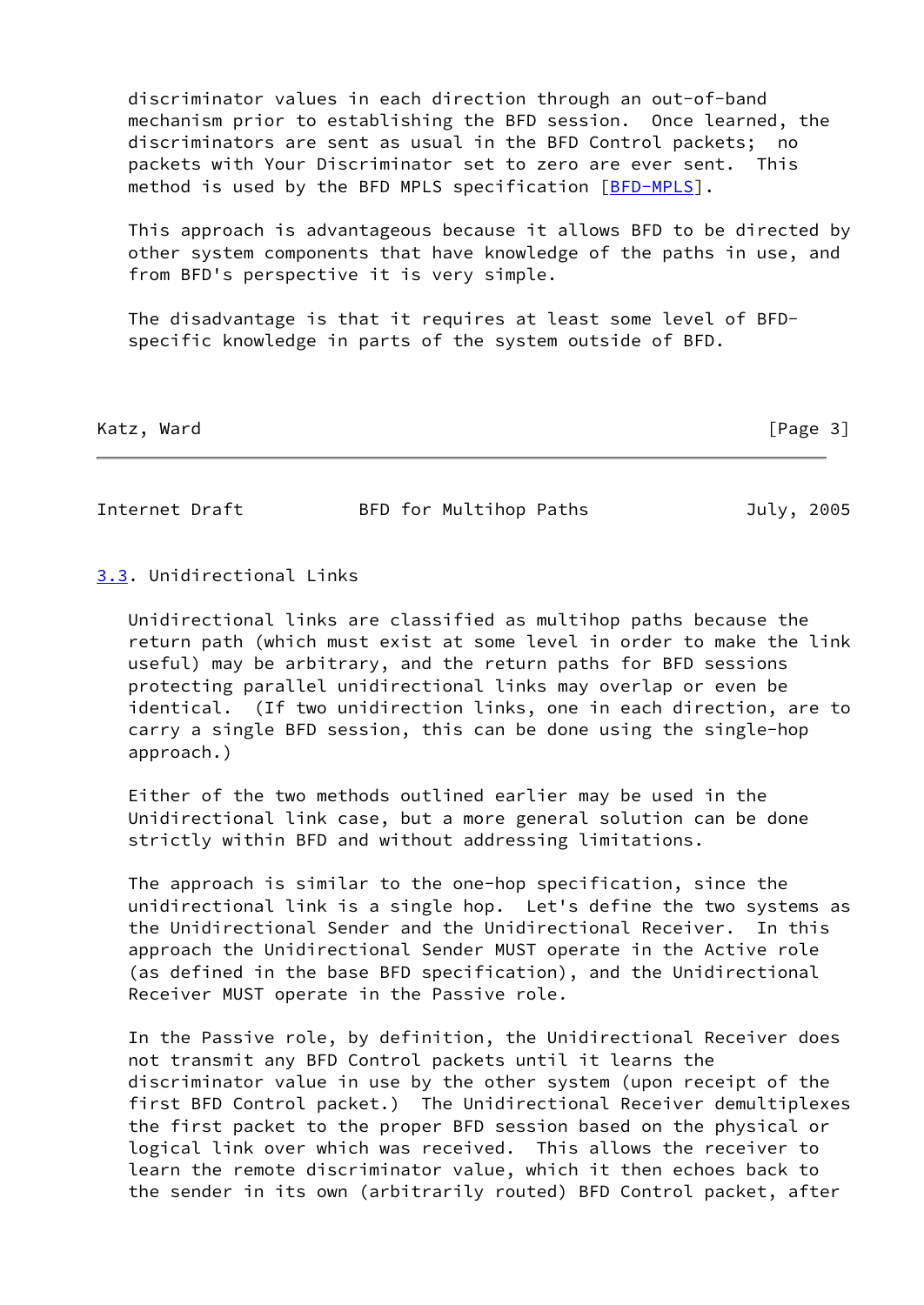which time all packets are demultiplexed solely by discriminator.

# <span id="page-4-2"></span>[4](#page-4-2). Encapsulation

 The encapsulation of BFD Control packets for multihop application in IPv4 and IPv6 is identical to that defined in  $[BFD-1HOP]$  $[BFD-1HOP]$ , except that the UDP destination port MUST have a value of <TBD>. This can aid in the demultiplexing and internal routing of incoming BFD packets.

Katz, Ward [Page 4]

# Internet Draft BFD for Multihop Paths July, 2005

### <span id="page-4-3"></span>[5](#page-4-3). Authentication

 By their nature, multihop paths expose BFD to spoofing. Implementations of BFD SHOULD utilize authentication over multihop paths to help mitigate denial-of-service attacks.

## Normative References

- <span id="page-4-0"></span> [BFD] Katz, D., and Ward, D., "Bidirectional Forwarding Detection", [draft-ietf-bfd-base-03.txt,](https://datatracker.ietf.org/doc/pdf/draft-ietf-bfd-base-03.txt) July, 2005.
- [BFD-1HOP] Katz, D., and Ward, D., "BFD for IPv4 and IPv6 (Single Hop)", [draft-ietf-bfd-v4v6-1hop-03.txt](https://datatracker.ietf.org/doc/pdf/draft-ietf-bfd-v4v6-1hop-03.txt), July, 2005.
- <span id="page-4-1"></span> [BFD-MPLS] Aggarwal, R., and Kompella, K., "BFD for MPLS LSPs", [draft-ietf-bfd-mpls-01.txt,](https://datatracker.ietf.org/doc/pdf/draft-ietf-bfd-mpls-01.txt) February, 2005.
- [KEYWORD] Bradner, S., "Key words for use in RFCs to Indicate Requirement Levels", [RFC 2119](https://datatracker.ietf.org/doc/pdf/rfc2119), March 1997.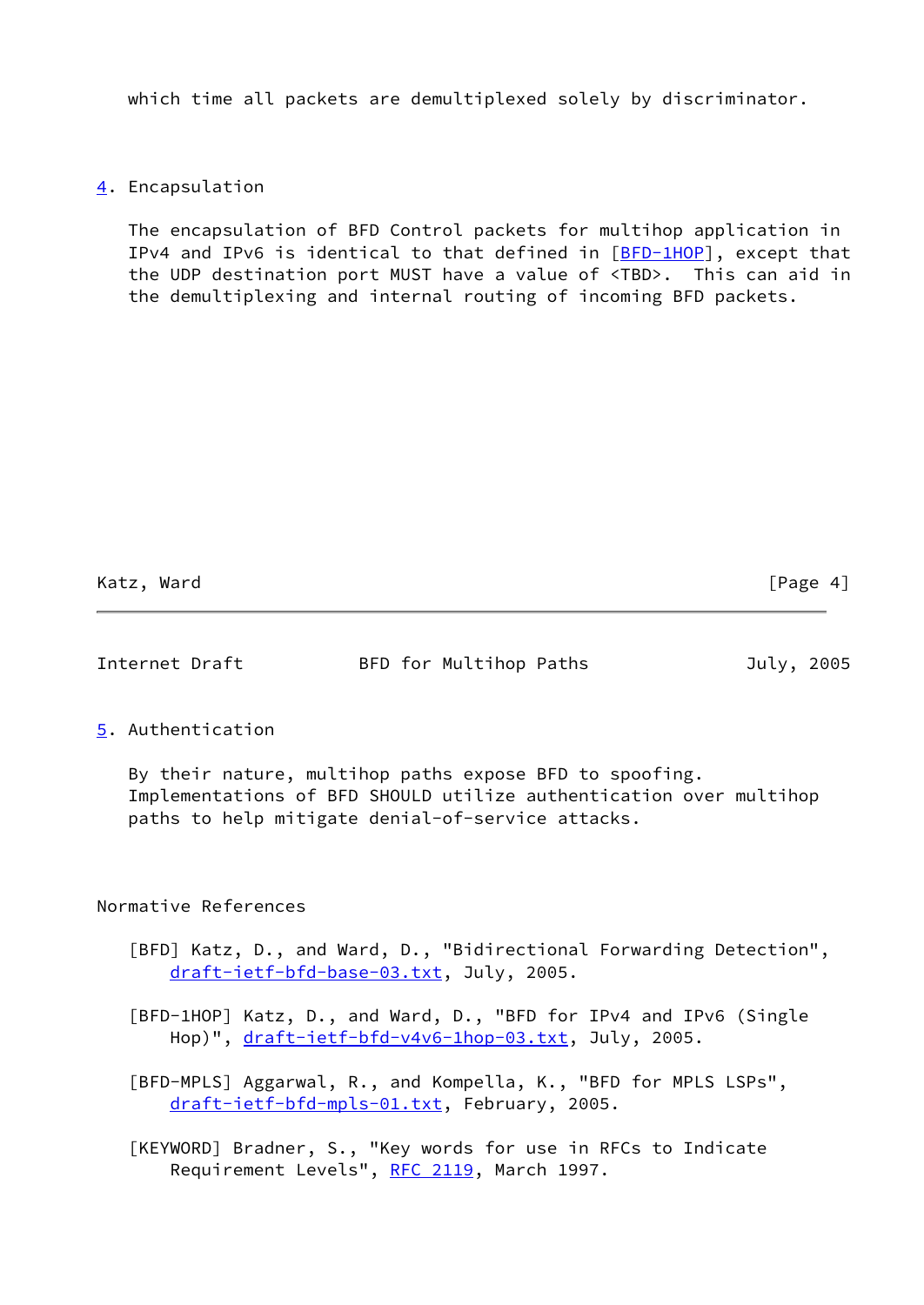<span id="page-5-0"></span>[OSPFv2] Moy, J., "OSPF Version 2", [RFC 2328,](https://datatracker.ietf.org/doc/pdf/rfc2328) April 1998.

<span id="page-5-1"></span>[OSPFv3] Coltun, R., et al, "OSPF for IPv6", [RFC 2740](https://datatracker.ietf.org/doc/pdf/rfc2740), December 1999.

Security Considerations

 No additional security issues are raised in this document beyond those that exist in the referenced BFD documents.

IANA Considerations

 An additional UDP port number needs to be allocated for use with multihop BFD.

| Ward<br>Katz, |
|---------------|
|---------------|

# $[Page 5]$

| Internet Draft |                                                                                                                                           | BFD for Multihop Paths | July, 2005 |  |
|----------------|-------------------------------------------------------------------------------------------------------------------------------------------|------------------------|------------|--|
|                | Authors' Addresses                                                                                                                        |                        |            |  |
| Dave Katz      | Juniper Networks<br>1194 N. Mathilda Ave.<br>Sunnyvale, California 94089-1206 USA<br>Phone: $+1-408-745-2000$<br>Email: dkatz@juniper.net |                        |            |  |
| Dave Ward      | Cisco Systems<br>170 W. Tasman Dr.<br>San Jose, CA 95134 USA<br>Phone: +1-408-526-4000<br>Email: dward@cisco.com                          |                        |            |  |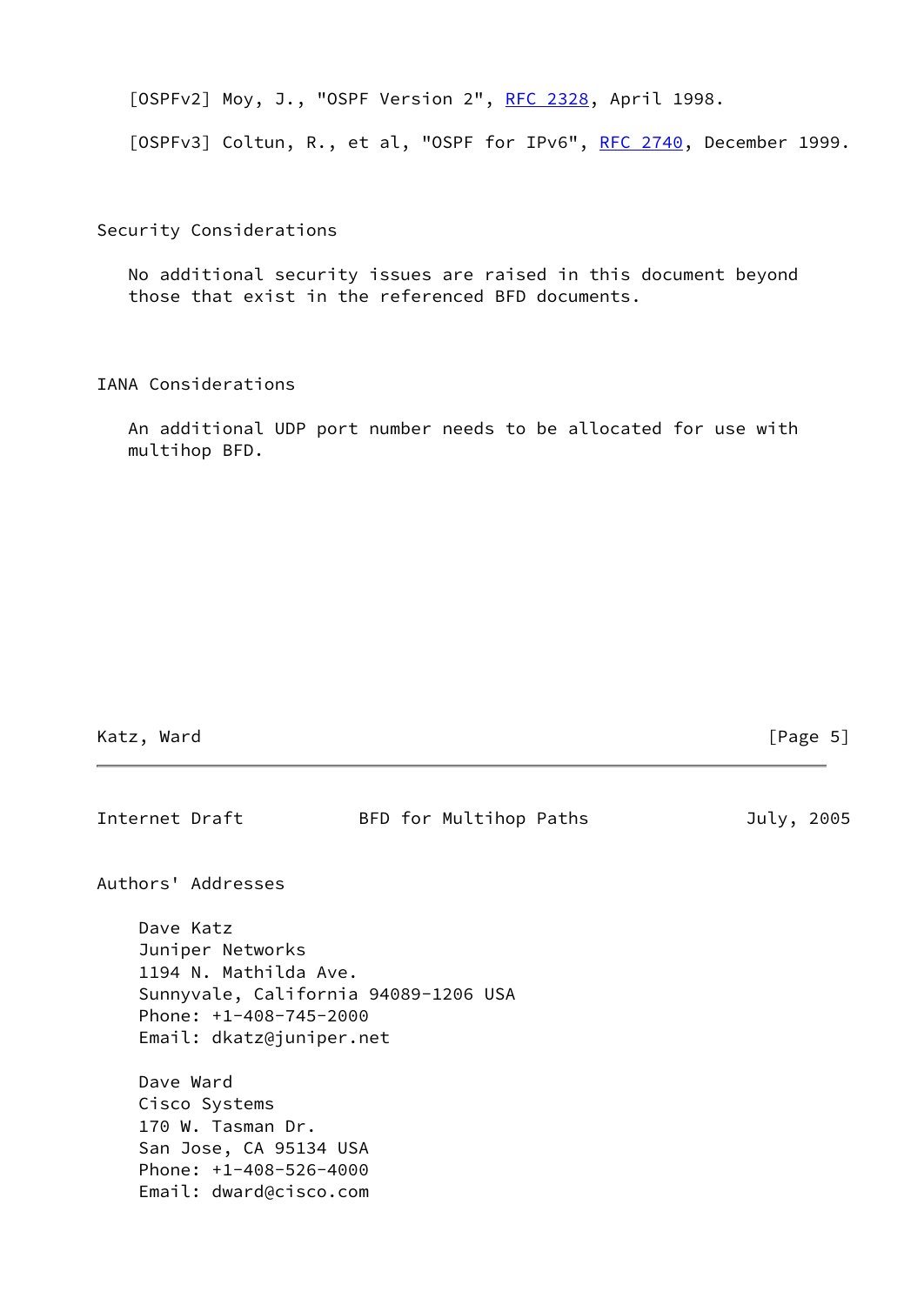Changes from the previous draft

 The only substantive change was the requirement for a new UDP port number for use with multihop BFD. All other changes were editorial in nature.

#### IPR Disclaimer

 The IETF takes no position regarding the validity or scope of any Intellectual Property Rights or other rights that might be claimed to pertain to the implementation or use of the technology described in this document or the extent to which any license under such rights might or might not be available; nor does it represent that it has made any independent effort to identify any such rights. Information on the procedures with respect to rights in RFC documents can be found in [BCP 78](https://datatracker.ietf.org/doc/pdf/bcp78) and [BCP 79](https://datatracker.ietf.org/doc/pdf/bcp79).

 Copies of IPR disclosures made to the IETF Secretariat and any assurances of licenses to be made available, or the result of an attempt made to obtain a general license or permission for the use of such proprietary rights by implementers or users of this specification can be obtained from the IETF on-line IPR repository at <http://www.ietf.org/ipr>.

 The IETF invites any interested party to bring to its attention any copyrights, patents or patent applications, or other proprietary rights that may cover technology that may be required to implement this standard. Please address the information to the IETF at ietf-

| Katz, Ward | [Page 6] |
|------------|----------|
|            |          |

Internet Draft BFD for Multihop Paths July, 2005

ipr@ietf.org.

Full Copyright Notice

Copyright (C) The Internet Society (2005).